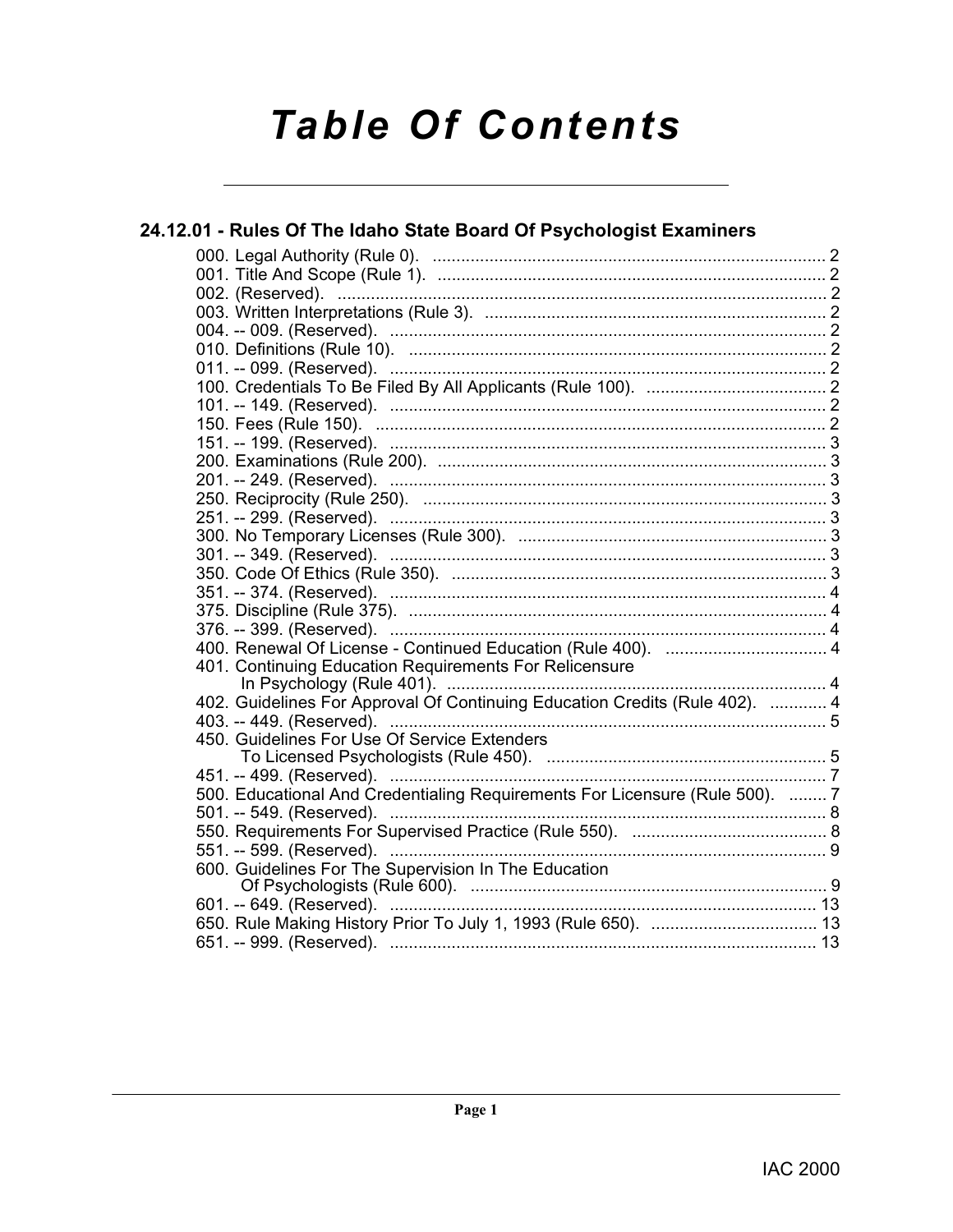#### **IDAPA 24 TITLE 12 Chapter 01**

#### <span id="page-1-19"></span><span id="page-1-0"></span>**24.12.01 - RULES OF THE IDAHO STATE BOARD OF PSYCHOLOGIST EXAMINERS**

#### <span id="page-1-1"></span>**000. LEGAL AUTHORITY (RULE 0).**

These rules are hereby prescribed and established pursuant to the authority vested in the Idaho State Board of Psychologist Examiners by the provisions of Section 54-2305, Idaho Code. (7-1-93)

#### <span id="page-1-24"></span><span id="page-1-2"></span>**001. TITLE AND SCOPE (Rule 1).**

These rules shall be cited as IDAPA 24.12.01, "Rules of the Idaho State Board of Psychologist Examiners". (7-1-93)

#### <span id="page-1-3"></span>**002. (RESERVED).**

#### <span id="page-1-25"></span><span id="page-1-4"></span>**003. WRITTEN INTERPRETATIONS (Rule 3).**

The board may have written statements which pertain to the interpretation of the rules of this chapter. Such interpretations, if any, are available for public inspection and copying at cost in the main office of the Bureau of Occupational Licenses. (7-1-93)

<span id="page-1-5"></span>**004. -- 009. (RESERVED).**

#### <span id="page-1-16"></span><span id="page-1-6"></span>**010. DEFINITIONS (Rule 10).**

<span id="page-1-13"></span>**01. Board**. The Idaho State Board of Psychologist Examiners as prescribed in Section 54-2301, Idaho Code. (7-1-93)

<span id="page-1-7"></span>**011. -- 099. (RESERVED).**

#### <span id="page-1-15"></span><span id="page-1-8"></span>**100. CREDENTIALS TO BE FILED BY ALL APPLICANTS (Rule 100).**

<span id="page-1-14"></span>**01. Completed Application**. An application shall be completed by all applicants for licensure upon a scribed by the State Board of Psychologist Examiners. (7-1-93) form prescribed by the State Board of Psychologist Examiners.

<span id="page-1-21"></span>**02. Official Transcripts**. All applicants shall arrange for official transcripts of all credits earned, at each approved college or university, to be transmitted by the registrars of the educational institutions directly to the board. (7-1-93)

<span id="page-1-20"></span>**03.** Letters Of Reference. Letters of reference, regarding the character, training, and experience of the shall be returned to the board by the references before decision is rendered on the application. (7-1-93) applicant shall be returned to the board by the references before decision is rendered on the application.

<span id="page-1-22"></span>**Post Graduate Experience**. One (1) of the two (2) years of post-graduate experience as required by Section 2307(b), Idaho Code, (not the internship) may be pre-doctoral. The second year must be post-doctoral work under appropriate supervision.

#### <span id="page-1-9"></span>**101. -- 149. (RESERVED).**

<span id="page-1-10"></span>**150. FEES (Rule 150).**

<span id="page-1-18"></span><span id="page-1-11"></span>

| 01. | <b>Annual Renewal Fee.</b> Annual renewal fee - two hundred dollars (\$200). | $(7-1-98)$ |
|-----|------------------------------------------------------------------------------|------------|
|-----|------------------------------------------------------------------------------|------------|

<span id="page-1-23"></span><span id="page-1-17"></span><span id="page-1-12"></span>**02. Application Fee**. Application fee - two hundred dollars (\$200). (7-1-93)

**03. Examination Fee**. Examination fee shall be equal to that charged by the national examining entity ocessing fee of twenty-five dollars (\$25). plus a processing fee of twenty-five dollars (\$25).

**04. Reexamination Fee**. Reexamination fee shall be equal to that charged by the national examining entity plus a processing fee of twenty-five dollars (\$25). (3-18-99)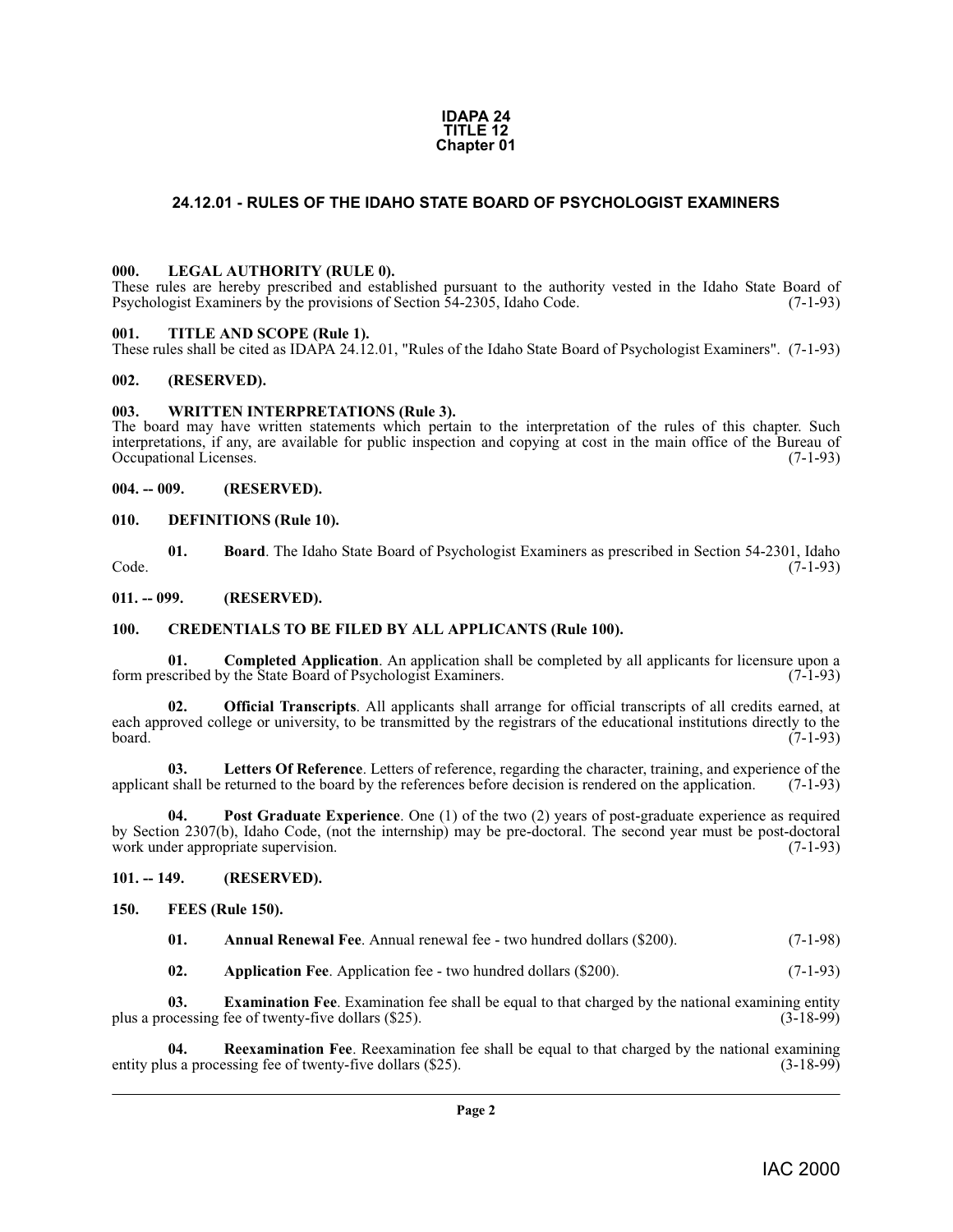<span id="page-2-15"></span>**05. Reciprocity Fee**. Reciprocity fee - one hundred dollars (\$100) as established by Section 54-2312, Idaho Code. (7-1-93)

<span id="page-2-10"></span>**06. Examination, Reexamination Or Reciprocity Fee In Addition To Application Fee**. The examination, reexamination or reciprocity fee shall be in addition to the application fee and must accompany the application. (7-1-93) application. (7-1-93)

#### <span id="page-2-0"></span>**151. -- 199. (RESERVED).**

#### <span id="page-2-11"></span><span id="page-2-1"></span>**200. EXAMINATIONS (Rule 200).**

<span id="page-2-19"></span>**01. Written/Oral Exam Required**. The board will require a written examination and/or may require an oral examination of the applicant. The written examination will be the national examination for professional practice in psychology, and a score of seventy percent (70%) will be considered passing. (7-1-93)

<span id="page-2-17"></span>**02.** Time And Place Of Exam. The examination will be conducted at a time and place specified by the (7-1-93)  $\frac{1}{(7-1-93)}$  (7-1-93)

<span id="page-2-12"></span>**03. Failure Of Exam**. The first time the examination is failed the applicant may take it again the next time it is given upon application and payment of fees. If the examination has been failed twice, the individual must wait at least one (1) year before taking it a third time. The individual must wait at least one (1) year and petition the board for approval to take the examination the fourth time which petition shall include evidence satisfactory to the board that the applicant has taken additional study in the field of Psychology before approval will be granted.

(7-1-93)

<span id="page-2-18"></span>**04.** Waiver Of Exam. Upon application, the examination may be waived to a member who is a e in good standing of the American Board of Professional Psychology. (7-1-93) diplomate in good standing of the American Board of Professional Psychology.

#### <span id="page-2-2"></span>**201. -- 249. (RESERVED).**

#### <span id="page-2-14"></span><span id="page-2-3"></span>**250. RECIPROCITY (Rule 250).**

**01. Eligibility For Reciprocity**. An applicant who is in possession of a valid statutory license or certificate from another state may apply for licensing under the reciprocity clause of this law. (7-1-93) statutory certificate from another state may apply for licensing under the reciprocity clause of this law.

<span id="page-2-16"></span><span id="page-2-9"></span>**02. Requirements For Reciprocity**. An applicant under the reciprocity clause shall: (7-1-93)

a. Submit evidence that he/she holds a valid license or certificate; (7-1-93)

b. Submit evidence to demonstrate that the requirements for such licensure or certificate are the substantial equivalents of this act; (7-1-93)

<span id="page-2-13"></span>c. Submit the credentials required of all applicants. (7-1-93)

#### <span id="page-2-4"></span>**251. -- 299. (RESERVED).**

#### <span id="page-2-5"></span>**300. NO TEMPORARY LICENSES (Rule 300).**

| No temporary licenses to practice psychology will be issued by the board. |  | $(7-1-93)$ |
|---------------------------------------------------------------------------|--|------------|

#### <span id="page-2-6"></span>**301. -- 349. (RESERVED).**

#### <span id="page-2-8"></span><span id="page-2-7"></span>**350. CODE OF ETHICS (Rule 350).**

All licensees shall be mailed a copy of the Ethical Principles of Psychologists of the American Psychological Association, as published in the American Psychologist, as the same may be modified or amended. (7-1-93) Association, as published in the American Psychologist, as the same may be modified or amended.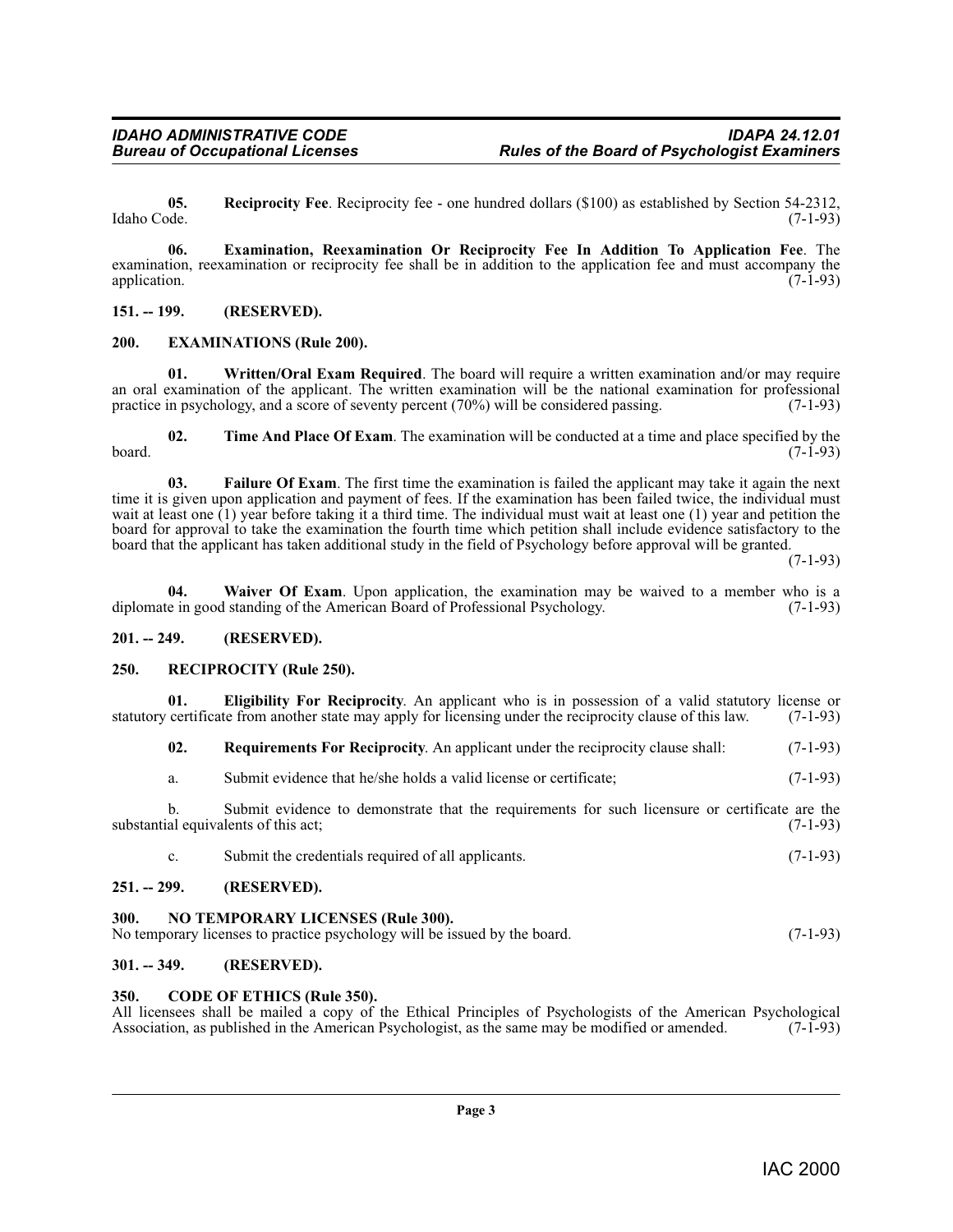#### <span id="page-3-0"></span>**351. -- 374. (RESERVED).**

#### <span id="page-3-11"></span><span id="page-3-1"></span>**375. DISCIPLINE (Rule 375).**

<span id="page-3-7"></span>**01.** Civil Fine. The Board may impose a civil fine not to exceed one thousand dollars (\$1,000) upon a psychologist for each violation of Section 54-2309, Idaho Code. (3-18-99) licensed psychologist for each violation of Section 54-2309, Idaho Code.

<span id="page-3-10"></span>**02. Costs And Fees**. The Board may order a licensed psychologist to pay the costs and fees incurred by the Board in the investigation or prosecution of the licensee for violation of Section 54-2309, Idaho Code. (3-18-99)

#### <span id="page-3-2"></span>**376. -- 399. (RESERVED).**

#### <span id="page-3-17"></span><span id="page-3-3"></span>**400. RENEWAL OF LICENSE - CONTINUED EDUCATION (Rule 400).**

**01. Renewal Of License**. Each licensed psychologist must renew his license prior to July 1 of each  $\mu$  year. (7-1-93)

<span id="page-3-18"></span>**02. Requirements For Renewal Of License**. The psychologist license may be renewed by payment of the renewal fee and certification of having satisfied the continued education requirement. (7-1-93)

#### <span id="page-3-9"></span><span id="page-3-4"></span>**401. CONTINUING EDUCATION REQUIREMENTS FOR RELICENSURE IN PSYCHOLOGY (Rule 401).**

<span id="page-3-15"></span>**01.** Number Of Hours Required. All licensed psychologists, in order to renew their license, must have accumulated twenty (20) hours per year of continuing education credits. At the time of renewal of the psychologists' licenses, they will certify that they are aware of the requirements for continuing education and that they have met those requirements for the preceding year. (7-1-93) they have met those requirements for the preceding year.

<span id="page-3-16"></span>**02. Professional Level Of Continuing Education - Time Period Records Kept - Audit**. This continuing education experience must be at an appropriate level for professional training in psychology. The licensees have responsibility for demonstrating the relevance and adequacy of the educational experience they select. The licensees are also responsible for keeping an accurate record of their own personal continuing education hours for a period of five (5) years. A random audit may be conducted to insure compliance. (7-1-93)

<span id="page-3-14"></span>**03.** Newly Licensed Individuals. Newly licensed individuals will be considered to have satisfied the negative ducation requirements for the remainder of the year in which their license is granted. (7-1-93) continuing education requirements for the remainder of the year in which their license is granted.

<span id="page-3-6"></span>**04. Certificates Of Satisfactory Attendance And Completion**. Certificates of satisfactory attendance and completion, cancelled checks, participant lists, transcripts from universities, letters of certification on instructor's letterhead, and other reasonably convincing proof of the submitted activities may serve as documentation when<br>persons audited are required to submit proof of continuing education. (7-1-93) persons audited are required to submit proof of continuing education.

<span id="page-3-13"></span>**05.** Licensees Who Do Not Fulfill The Continuing Education Requirements. Licensees who do not exercit continuing education requirements may be subject to disciplinary action. (7-1-93) fulfill the continuing education requirements may be subject to disciplinary action.

#### <span id="page-3-12"></span><span id="page-3-5"></span>**402. GUIDELINES FOR APPROVAL OF CONTINUING EDUCATION CREDITS (Rule 402).**

**01. Continuing Education Credit**. Continuing education credit will be given to formally organized workshops or classes with an attendance roster and preassigned continuing education credit offered in association with or under the ausnices of: (7-1-93) with or under the auspices of:

<span id="page-3-8"></span>

| a.             | Regionally accredited institutions of higher education. | $(7-1-93)$ |
|----------------|---------------------------------------------------------|------------|
| b.             | The American Psychological Association.                 | $(7-1-93)$ |
| $\mathbf{c}$ . | A Regional Psychological Association.                   | $(7-1-93)$ |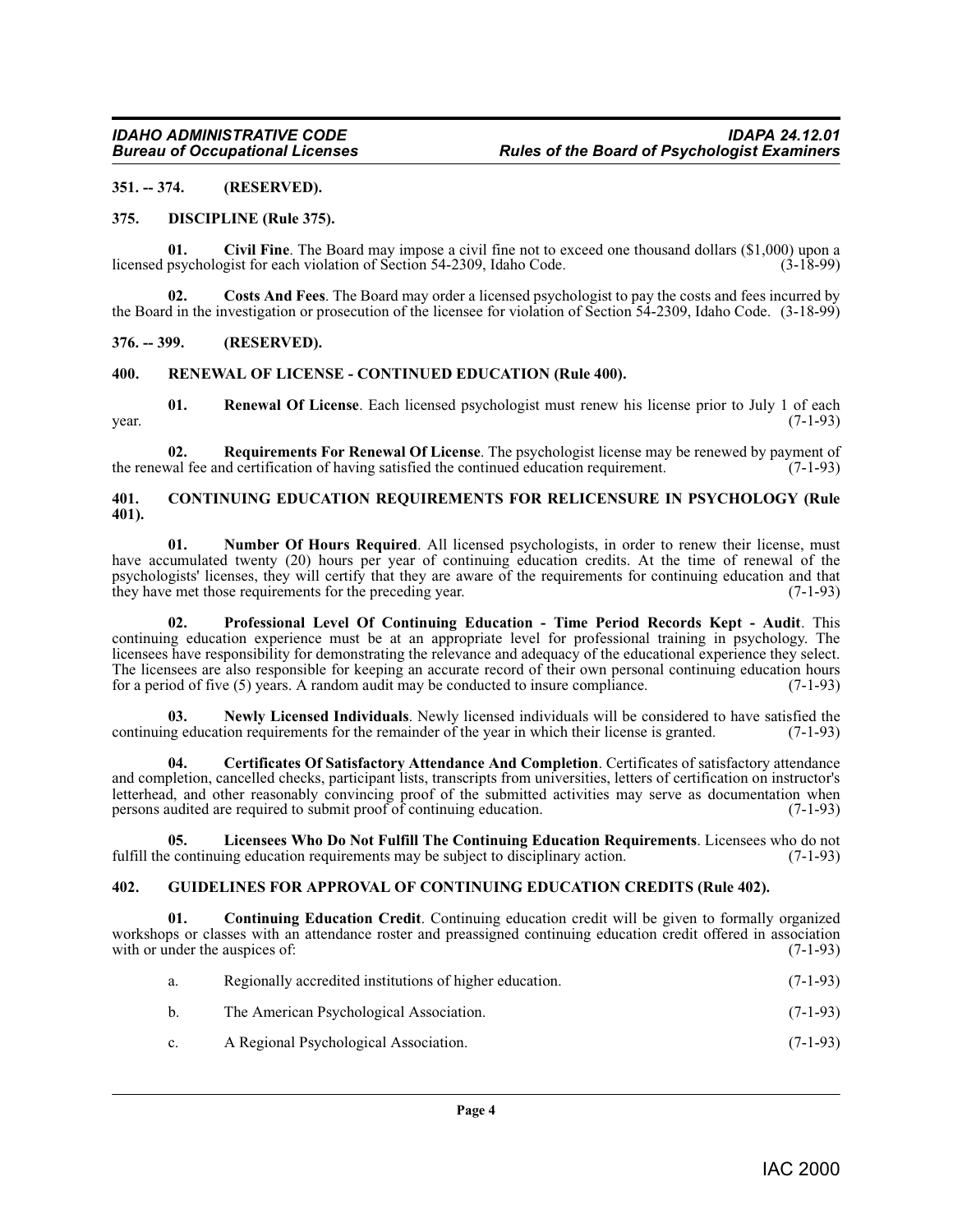<span id="page-4-3"></span>d. A State Psychological Association. (7-1-93)

e. Credit will be given for the number of credit hours preauthorized by the sponsoring agency with no upper limit on the number of hours. (7-1-93)

**02.** Credit For International, National And Regional Meetings Of Psychological Organizations.<br>Six (6) hours of continuing education credit will be allowed for documented attendance at international, national and regional regional meetings of psychological organizations.

<span id="page-4-4"></span>**03. Credit For Other Relevant Workshops, Classes Or Training Experiences**. Other relevant workshops, classes or training experiences may receive up to six (6) hours of credit per experience provided they are conducted by a licensed or reputable psychologist or other mental health professional. Each documented hour of training experience counts as one (1) hour of continuing education experience. A maximum of six (6) hours of this type of experience may be approved.  $(7-1-93)$ type of experience may be approved.

<span id="page-4-7"></span>**04.** Presentation Of Papers. Presentation of papers at international, national, regional or state gical or other professional associations may be counted as equivalent to six (6) hours per event. (7-1-93) psychological or other professional associations may be counted as equivalent to six  $(6)$  hours per event.

<span id="page-4-8"></span>**05. Self-Study, Lectures Or Public Or Professional Publications And Presentations**. The board also recognizes the value of self-study, lectures or public or professional publications and presentations (including for example, in the case of the university faculty, preparation of a new course). Therefore, the board will allow credit for  $\sin(6)$  hours of individual study per year. (7-1-93)

<span id="page-4-2"></span>**06. Board Assessment Of Continuing Education Activities**. The Board of Psychologist Examiners may avail itself of help and consultation from the Idaho Psychological Association in assessing the appropriateness of continuing education activities. (7-1-93) continuing education activities.

### <span id="page-4-0"></span>**403. -- 449. (RESERVED).**

#### <span id="page-4-6"></span><span id="page-4-1"></span>**450. GUIDELINES FOR USE OF SERVICE EXTENDERS TO LICENSED PSYCHOLOGISTS (Rule 450).**

The board recognizes that licensed psychologists may choose to extend their services by using service extenders. The board provides general rules to cover all service extenders as well as specific rules to cover service extenders with different levels of training and experience. (7-1-93)

#### <span id="page-4-5"></span>**01. General Provisions For Licensed Psychologists Extending Their Services Through Others**.

(7-1-93)

a. The licensed psychologist exercising administrative control for a service extender shall: (7-1-93)

i. Have the authority to cause termination of compensation for the service extender. (7-1-93)

ii. Have the authority to cause the suspension or removal of the service extender from his position as a rovider. (7-1-93) service provider.

b. The licensed psychologist exercising professional direction for a service extender shall: (7-1-93)

Within thirty (30) days after employing the service extender, formulate and provide to the board a written supervisory plan for each service extender. The plan shall include provisions for supervisory sessions and chart review. If the psychologist requires tapes to be made of psychological services delivered by the service extender, then the plan shall also specify review and destruction of these tapes. The plan shall also specify the hours per calendar week that the licensed psychologist will be at the same physical location as the person extending the services of the licensed psychologist. The plan shall be accompanied by a completed application form and an application fee of fifty dollars  $(\$50)$ . (7-1-93)

Establish and maintain a level of supervisory contact sufficient to be readily accountable in the event that professional, ethical, or legal issues are raised. There will be a minimum of one (1) hour of face-to-face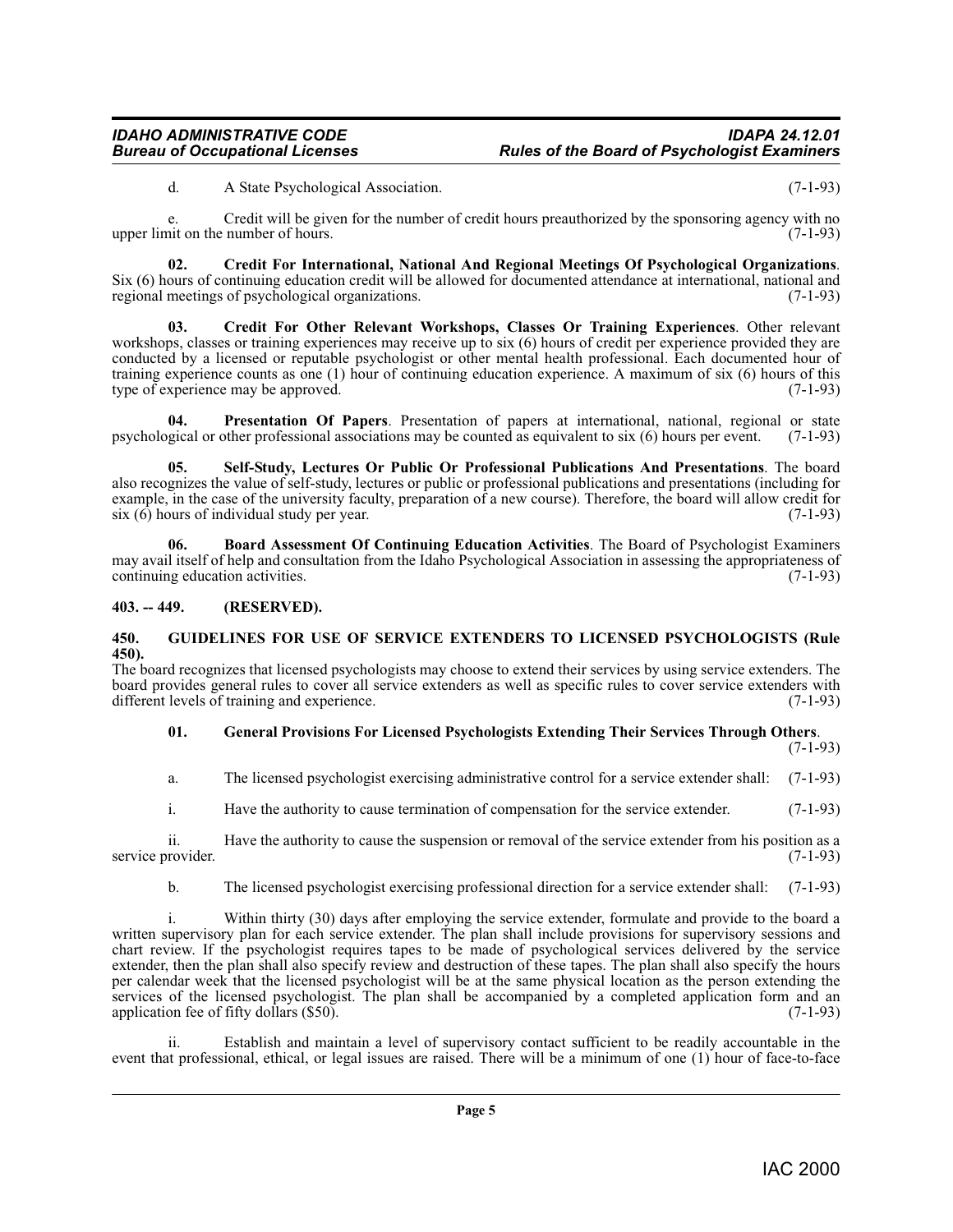supervisory contact by a licensed psychologist with the service extender for each one (1) to twenty (20) hours of services provided by the service extender during any calendar week. At least one half (1/2) of this face-to-face supervisory contact will be conducted individually, and up to one half (1/2) of this face-to-face supervisory contact may be provided using a group format. A written record of this supervisory contact, including the type of activities conducted by the service extender, shall be maintained by the licensed psychologist. Except under unusual circumstances, the supervisory contact will occur either during the week the services are extended or during the week following. In no case will services be extended more than two  $(2)$  weeks without supervisory contact between the service extender and a licensed psychologist.  $(7-1-93)$ service extender and a licensed psychologist.

Provide the service extender a copy of the current Ethical Standards of the American Psychological obtain a written agreement from the service extender of his intention to abide by them. (7-1-93) Association, and obtain a written agreement from the service extender of his intention to abide by them.

#### <span id="page-5-1"></span>**02. Qualifications For Service Extenders**. (7-1-93)

a. Category I: A service extender will be placed in Category I if: (7-1-93)

i. The licensed psychologist wishing to employ the service extender verifies in writing to the satisfaction of the board that the service extender holds a license issued by the state of Idaho to practice a specific profession, and that the issuance of that license requires the licensee hold a master's degree or its equivalent as determined by the board; or (7-1-93)

ii. The service extender meets the criteria for Category II specified below and the licensed psychologist wishing to employ the service extender verifies in writing to the satisfaction of the board that the service extender has satisfactorily functioned as a service extender to one (1) or more licensed psychologist for at least twenty (20) hours per calendar week over a period totaling two hundred sixty (260) weeks. (7-1-93)

b. Category II: A service extender will be placed in Category II if the licensed psychologist wishing to employ the service extender verifies in writing to the satisfaction of the board that the service extender holds a master's degree from a program in psychology, counseling, or human development as determined by the board.

(7-1-93)

#### <span id="page-5-0"></span>**03. Conditions For Use Of Service Extenders**. (7-1-93)

All persons used to extend the services of a licensed psychologist shall be under the direct and continuing administrative control and professional direction of a licensed psychologist. These service extenders may not use any title incorporating the word "psychologist" or any of its variants or derivatives, e.g. "psychological," "psychotherapist," etc. (7-1-93)

Work assignments shall be commensurate with the skills of the service extender and procedures n consultation with the licensed psychologist under all circumstances. (7-1-93) shall be planned in consultation with the licensed psychologist under all circumstances.

c. Public announcement of fees and services, as well as contact with lay or professional public shall be offered only in the name of the licensed psychologist whose services are being extended. However, persons licensed to practice professions other than psychology may make note of their status in such announcements or contacts. (7-1-93)  $\text{constants.}$  (7-1-93)

d. Setting and collecting of fees shall remain the sole domain of the licensed psychologist; excepting that when a service extender is used to provide services of the licensed psychologist, third party payers shall be informed of this occurrence in writing at the time of billing. Unless otherwise provided in these rules and regulations, licensed psychologists may neither claim or imply to service recipients or to third party payers an ability to extend their services through any person who has not been approved as a service extender to that psychologist as specified in this section.  $(7-1-93)$ 

e. All service recipients shall sign a written notice of the service extender's status as a service extender for the licensed psychologist. A copy of the signed written notice will be maintained on file with the licensed psychologist.  $(7-1-93)$ psychologist.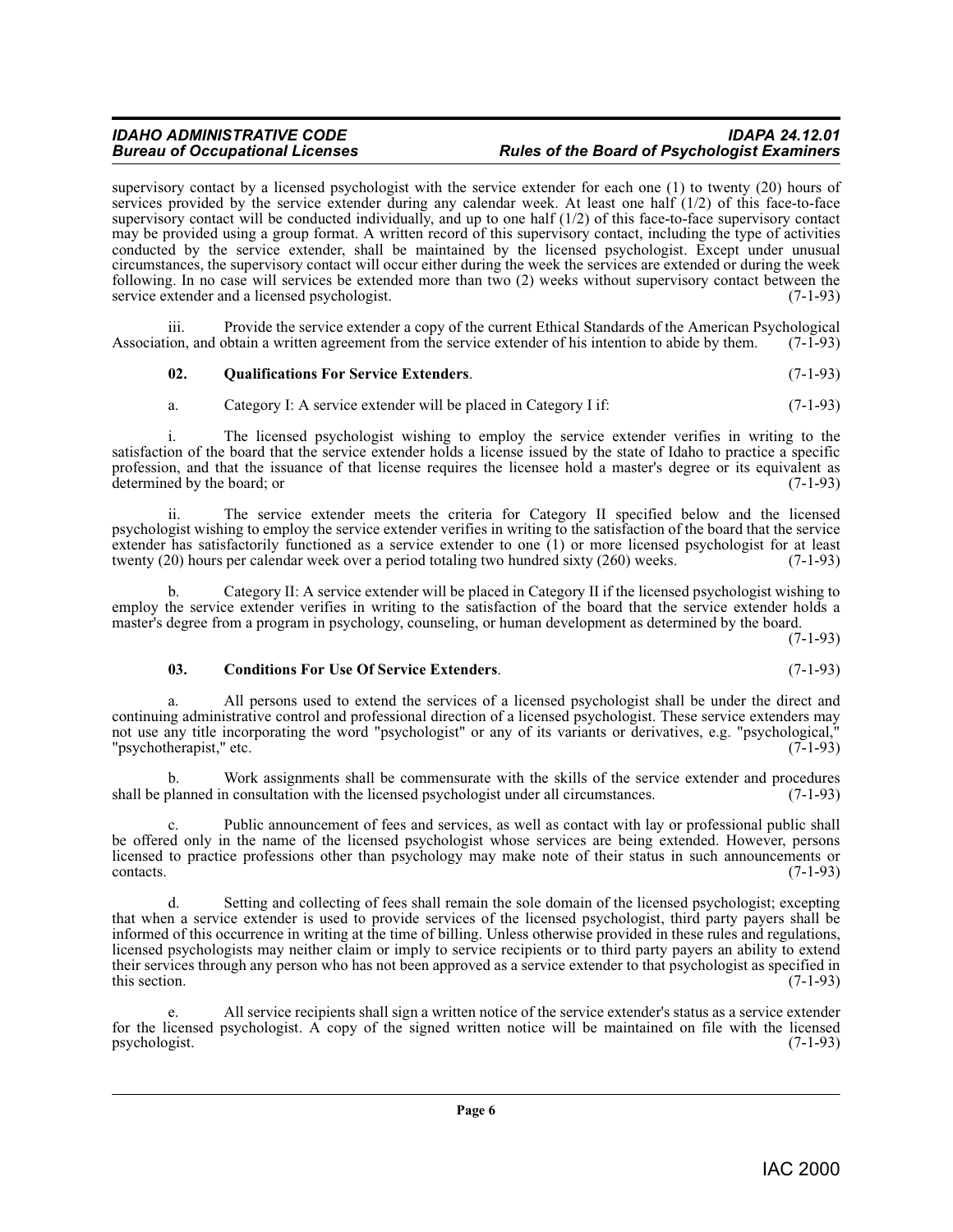f. Within the first three (3) contacts, the licensed psychologist shall have face-to-face contact with  $(7-1-93)$ each service recipient.

g. A licensed psychologist shall be available to both the service extender and the service recipient for emergency consultation.

h. Service Extenders shall be housed in the same service delivery site as the licensed psychologist whose services they extend. Whatever other activities they may be qualified to perform, service extenders shall limit themselves to acting as service extenders of the licensed psychologist when providing direct services so long as they are physically located in the offices of the licensed psychologist.  $(7-1-93)$ 

A service extender in Category I may deliver as much as, but not more than fifty percent (50%) of their service while the licensed psychologist is not physically present at the service delivery site. A service extender in Category II may deliver as much as, but not more than twenty-five percent (25%) of their service while the licensed psychologist is not physically present at the service delivery site. Service Extenders providing as many as, but no more than, three (3) hours of service extension per calendar week shall be exempted from these provisions. Without notification to the board, short term exemption from this rule for atypical circumstances, such as irregular travel by the licensed psychologist, may occur for periods as long as, but no longer than three (3) calendar weeks. Longer exemptions may be granted at the discretion of the board on written request by the licensed psychologist to the board.

(7-1-93)

j. The licensed psychologist shall employ no more than three (3) service extenders. (3-18-99)

k. When a licensed psychologist terminates employment of a service extender, the licensed opist will notify the board in writing within thirty (30) days.  $(7-1-93)$ psychologist will notify the board in writing within thirty  $(30)$  days.

l. At the time of license renewal the licensed psychologist shall submit: (7-1-93)

i. A copy of the written record of supervisory contact for the previous twelve (12) months with the names of service recipients removed. (7-1-93)

ii. The percentage of time during the previous twelve (12) months that the service extender extended services while the licensed psychologist was at the service delivery site. (7-1-93)

iii. The modal number of hours per calendar week, during the previous twelve (12) months, that the licensed psychologist delivered services at the site on which the service extender extended his services. (7-1-93)

iv. An updated plan for the supervision of each of his service extenders. The updated plan shall be accompanied by a fee of fifty dollars (\$50).

#### <span id="page-6-0"></span>**451. -- 499. (RESERVED).**

#### <span id="page-6-2"></span><span id="page-6-1"></span>**500. EDUCATIONAL AND CREDENTIALING REQUIREMENTS FOR LICENSURE (Rule 500).**

**01. Training In Professional Psychology**. Training in professional psychology is doctoral training offered in an institution of higher education accredited by:

- <span id="page-6-3"></span>a. Middle States Association of Colleges and Schools. (7-1-93)
- b. The New England Association of Schools and Colleges. (7-1-93)
- c. The North Central Association of Colleges and Schools. (7-1-93)
- d. The Northwest Association of Schools and Colleges. (7-1-93)
- e. The Southern Association of Colleges and Schools. (7-1-93)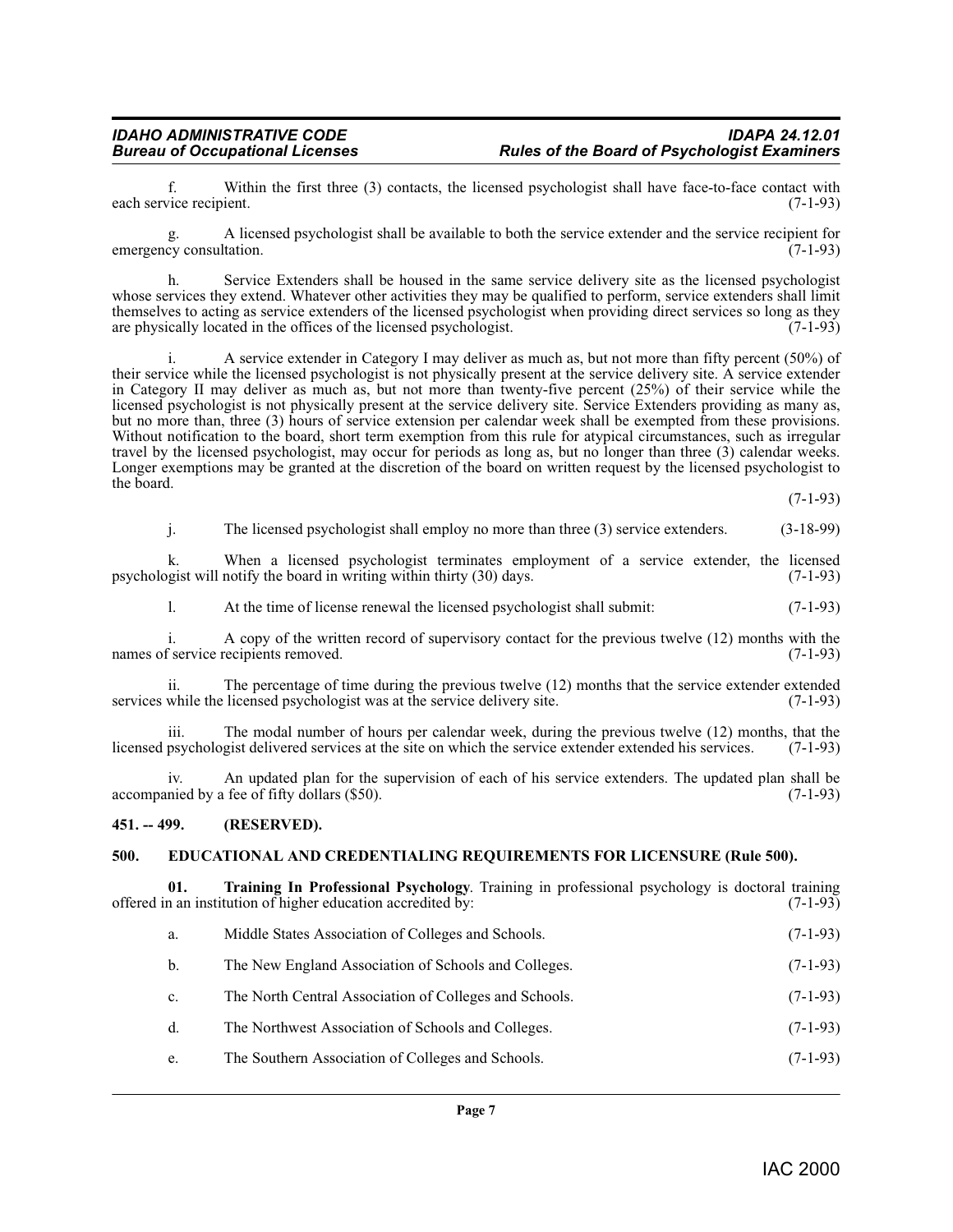<span id="page-7-11"></span>f. The Western Association of Schools and Colleges. (7-1-93)

**02. Training Program**. The training program must stand as a recognizable, coherent organizational thin the institution. (7-1-93) entity within the institution.

**03.** Authority And Primary Responsibility. There must be a clear authority and primary bility for the core and specialty areas. responsibility for the core and specialty areas.

<span id="page-7-10"></span><span id="page-7-7"></span><span id="page-7-4"></span><span id="page-7-3"></span>**04. Content Of Program**. The program must be an integrated, organized sequence of study. (7-1-93)

**05.** There Must Be An Identifiable Training Faculty And A Psychologist Responsible For The <br>**1.** There must be an identifiable training faculty and a psychologist responsible for the program. (7-1-93) **Program**. There must be an identifiable training faculty and a psychologist responsible for the program.

**06. Program Must Have An Identifiable Body**. The program must have an identifiable body of who are matriculated in that program for a degree. (7-1-93) students who are matriculated in that program for a degree.

<span id="page-7-12"></span>**07. What The Program Must Include**. The program must include supervised practicum, internship, field or laboratory training appropriate to the practice of psychology. (7-1-93)

<span id="page-7-5"></span>**08.** Curriculum. The curriculum shall encompass a minimum of three (3) academic years of full time graduate study. In addition to instruction in scientific and professional ethics and standards, research design and methodology, statistics, and psychometrics, the core program shall require each student to demonstrate competence in each of the following substantive content areas. This typically will be met by including a minimum of three (3) or more graduate semester hours (five  $(5)$  or more graduate quarter hours) in each of these four  $(4)$  substantive content areas: areas:  $(7-1-93)$ 

a. Biological Bases of Behavior: Physiological psychology, comparative psychology, chology, sensation and perception, psychopharmacology. (7-1-93) neuropsychology, sensation and perception, psychopharmacology.

b. Cognitive-Affective Bases of Behavior: Learning, thinking, motivation, emotion. (7-1-93)

- c. Social Bases of Behavior: Social psychology, group processes, organizational and systems theory. (7-1-93)
- d. Individual Differences: Personality theory, human development, abnormal psychology. (7-1-93)

#### <span id="page-7-0"></span>**501. -- 549. (RESERVED).**

#### <span id="page-7-1"></span>**550. REQUIREMENTS FOR SUPERVISED PRACTICE (Rule 550).**

#### <span id="page-7-9"></span><span id="page-7-6"></span>**01. Duration And Setting Of Supervised Practice**. (7-1-93)

a. A year of supervised experience is defined as a minimum of one thousand (1000) hours of supervised service provision acquired during not less than a twelve (12) month and no more than a thirty-six (36) calendar month period. The first year of supervised experience shall be accredited only after acquiring the equivalent of two (2) years of full time graduate study. A second year must be obtained post-doctorally. (3-18-99) of two  $(2)$  years of full time graduate study. A second year must be obtained post-doctorally.

A minimum qualifying supervised experience consists of two  $(2)$  years of supervised experience, s the internship, and at least one  $(1)$  of which is obtained post-doctorally.  $(7-1-93)$ neither of which is the internship, and at least one  $(1)$  of which is obtained post-doctorally.

#### <span id="page-7-8"></span>**02. Qualifications Of Supervisors**. (7-1-93)

a. Supervising psychologists shall be licensed and shall have training in the specific area of practice in ey are offering supervision. (7-1-93) which they are offering supervision.

<span id="page-7-2"></span>**03. Amount Of Supervisory Contact**. One (1) hour per week of face-to-face individual contact per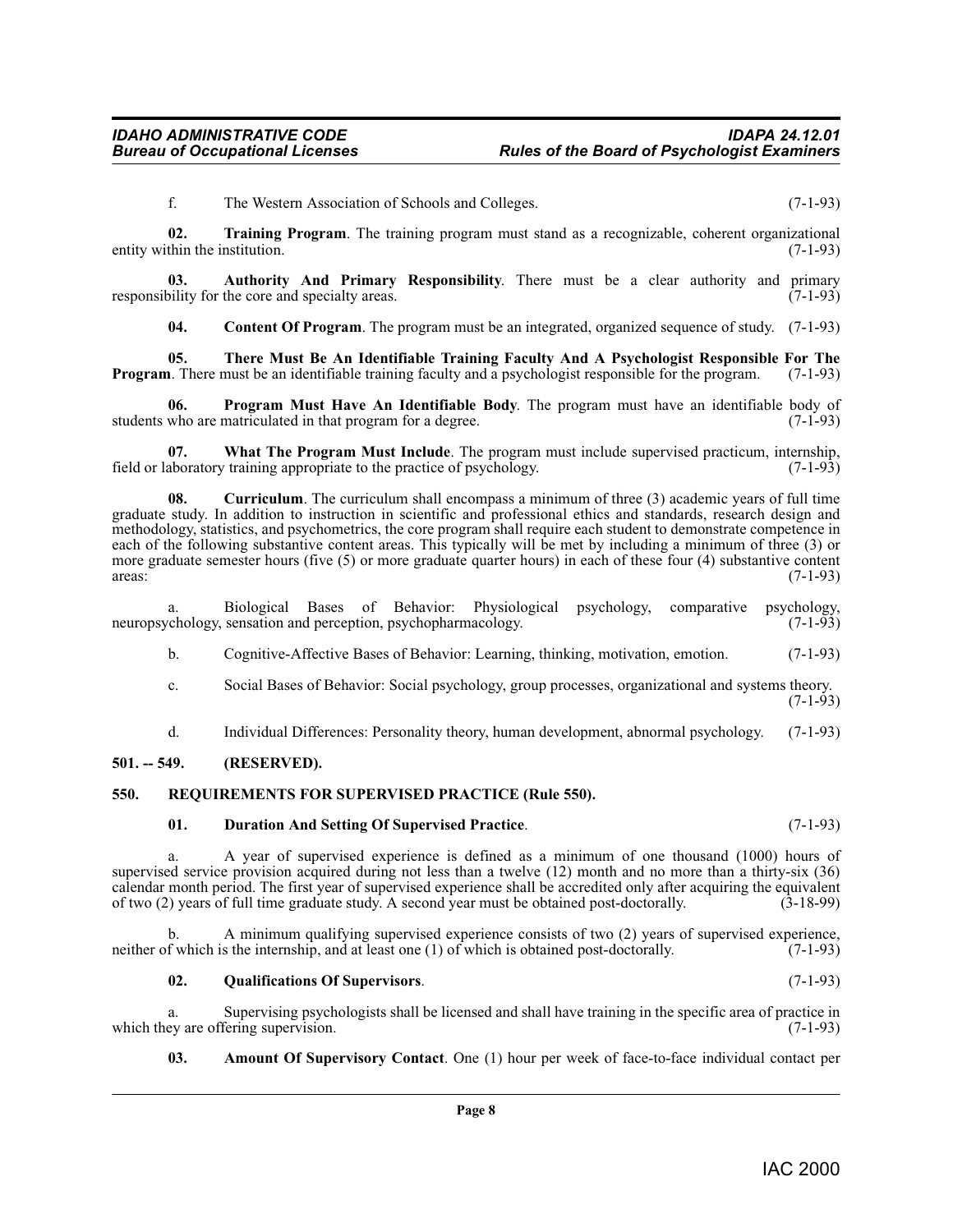<span id="page-8-2"></span>twenty (20) hours of applicable experience is a minimum. (7-1-93) **04. Evaluation And Accreditation Of Supervised Practice**. The board shall require submission of information by the supervisor(s) which enable it to evaluate and credit the extent and quality of the candidate's supervised practice. The form requesting such information shall cover the following:  $(7-1-93)$ supervised practice. The form requesting such information shall cover the following: a. Name of supervisee; (7-1-93) b. Educational level of supervisee; (7-1-93) c. Supervisor's name, address, license number, state in which granted and area of specialization;  $(7-1-93)$ d. Name and nature of setting in which supervised practice took place; (7-1-93) e. Date of practice covered in this report; (7-1-93) f. Number of practice hours during this period; (7-1-93) g. Supervisee's duties; (7-1-93) h. Number of one-to-one supervisory hours; (7-1-93) i. Assessment of supervisee's performance; and (7-1-93)

j. Whether or not the supervisee received monetary compensation for the supervised services they provided. (7-1-93) provided.  $(7-1-93)$ 

<span id="page-8-4"></span>**05. Unacceptable Supervision**. Supervised practice time during which the supervisor deems supervisee's performance to have been unacceptable shall not be credited towards the required supervised practice hours. (7-1-93) hours.  $(7-1-93)$ 

#### <span id="page-8-0"></span>**551. -- 599. (RESERVED).**

<span id="page-8-3"></span><span id="page-8-1"></span>**600. GUIDELINES FOR THE SUPERVISION IN THE EDUCATION OF PSYCHOLOGISTS (Rule 600).** The board recognizes the importance of supervision in the education of psychologists, and that licensed psychologists within Idaho may be called on to provide supervision. It also recognizes that differing levels of supervision are appropriate for persons with differing levels of education and experience. Accordingly, the board identifies three (3) levels within the education of psychologists, and specifies differing levels of supervision for each. These categories refer to persons pursuing a program of activities which, when completed, will allow them to meet the requirements for licensure as physiologists in Idaho. When providing supervision, the licensed supervising psychologist may receive compensation from the supervisee or other interested party, and shall be responsible to insure that supervision appropriate to the education and experience level of the supervisee is provided. Further, the licensed supervising psychologist shall also be responsible to insure that the appropriate documentation for a particular supervisee has been provided to the board as specified below. The number of persons a psychologist may supervise within the three educational levels does not limit the number of service extenders as specified under Subsection 450.03.i. ( educational levels does not limit the number of service extenders as specified under Subsection 450.03.j.

**01. General Provisions**. General provisions for licensed supervising psychologists. (7-1-93)

a. The licensed supervising psychologist exercising administrative control shall: (7-1-93)

i. Have the authority to cause termination of compensation for the supervisee when compensation is provided. (7-1-93) provided.  $(7-1-93)$ 

ii. Have the authority to cause the suspension or removal of the supervisee from his position as a rovider.  $(7-1-93)$ service provider.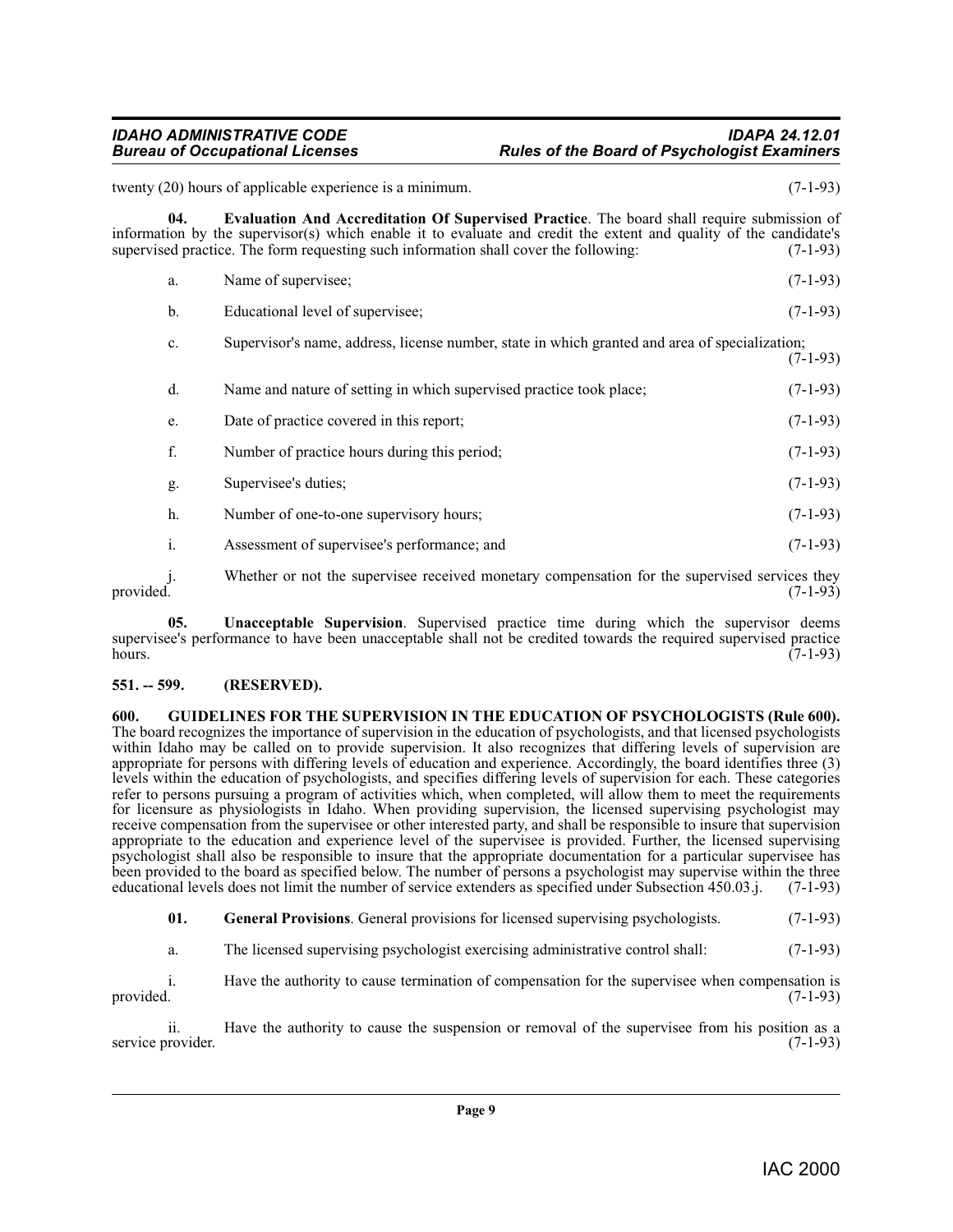b. The licensed supervising psychologist exercising professional direction shall: (7-1-93)

i. Within thirty (30) days after initiating supervision, formulate a written supervisory plan for each supervisee. The plan shall include provisions for supervisory sessions and chart review. If the supervising psychologist requires tapes to be made of psychological services delivered by the supervisee, then the plan shall also specify review and destruction of these tapes. The plan shall also specify the hours per calendar week that the licensed nsvchologist will be at the same physical location as the supervisee. (7-1-93) licensed psychologist will be at the same physical location as the supervisee.

ii. Establish and maintain a level of supervisory contact sufficient to be readily accountable in the event that professional, ethical, or legal issues are raised. There will be a minimum of one (1) hour of face-to-face individual supervisory contact by a licensed psychologist with the supervisee for each one (1) to twenty (20) hours of services provided by the supervisee during any calendar week. A written record of this supervisory contact, including the type of activities conducted by the supervisee, shall be maintained by the licensed supervising psychologist. Except under unusual circumstances, the supervisory contact will occur either during the week the services are provided or during the week following. In no case will services be provided more than two (2) weeks without supervisory contact between the supervise and a licensed supervising psychologist. (7-1-93) supervisory contact between the supervisee and a licensed supervising psychologist.

iii. Provide the supervisee a copy of the current Ethical Standards of the American Psychological Association, and obtain a written agreement from the supervisee of his intention to abide by them. (7-1-93)

<span id="page-9-0"></span>**02. Category I - Psychology Intern**. (7-1-93)

a. Definition: A person enrolled in a training program which meets the exact requirements specified n 500. in Section 500. b. Verification: The director of training of the program in question will provide documentation to the board which: (7-1-93) board which: (7-1-93) i. Verifies that the supervisee is admitted to the doctoral program in question and is in good standing.  $(7-1-93)$ ii. Lists the specific courses which constitute the approved program for the particular supervisee, and designating which courses meet the exact subject area requirements listed in Section 500. (7-1-93) iii. Verifies the supervisee is making satisfactory progress toward the degree. (7-1-93) c. Supervision Requirements: (7-1-93) i. Psychology Interns must be under the direct and continuing administrative control and professional of the licensed supervising psychologist when providing psychological services. (7-1-93) direction of the licensed supervising psychologist when providing psychological services.

ii. Work assignments shall be commensurate with the skills of the supervisee and procedures shall be planned in consultation with the licensed supervising psychologist. (7-1-93)

iii. Supervisees shall be housed in the service delivery site of the licensed supervising psychologist, and at least seventy-five percent  $(75%)$  of the Psychology Intern's service delivery will occur while the licensed supervising psychologist is physically present on site.  $(7-1-93)$ supervising psychologist is physically present on site.

iv. Public announcement of fees and services, and contact with lay or professional public shall be nly by and in the name of the licensed supervising psychologist or his institutional affiliate. (7-1-93) offered only by and in the name of the licensed supervising psychologist or his institutional affiliate. (7-1-93)

Setting and collecting of fees shall remain the sole domain of the licensed supervising psychologist or his institutional affiliate, excepting that when a supervisee provides psychological services, third party payers shall<br>be informed of this occurrence in writing at the time of billing. (7-1-93) be informed of this occurrence in writing at the time of billing.

vi. All persons receiving services from a Psychology Intern shall sign a written notice indicating they understand that the service provider is a Psychology Intern and that the licensed supervising psychologist is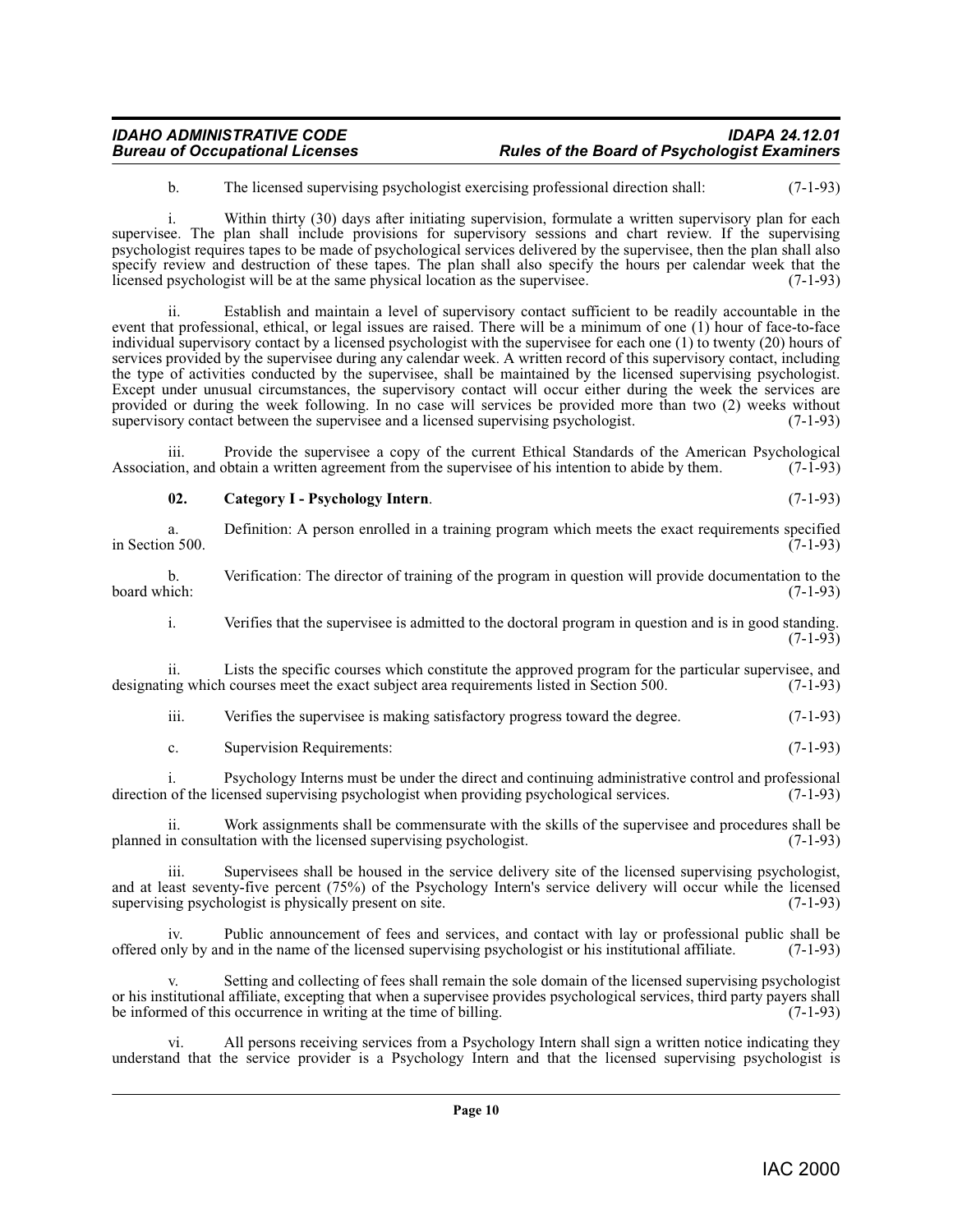responsible for the activity. A copy of the signed written notice will be maintained on file with the supervising licensed psychologist. (7-1-93) licensed psychologist.

vii. The licensed supervising psychologist's proficiencies will be commensurate with the services by the Category I Psychology Intern. (7-1-93) provided by the Category I Psychology Intern.

d. Restriction: This section is applicable only when: (7-1-93)

i. Service recipients make payment in connection with services they receive. (7-1-93)

ii. Category I Psychology Interns receive compensation in connection with services they provide. (7-1-93)

#### <span id="page-10-0"></span>**03. Category II - Psychologist In Training**. (7-1-93)

a. Definition: A person having submitted an application for licensure to the Idaho Board of opeist Examiners and who has been found by the board to have either: (7-1-93) Psychologist Examiners and who has been found by the board to have either:

i. Obtained a doctoral degree after completing an educational program which satisfies all the requirements of Section 500; or

ii. Obtained a doctoral degree and submitted a plan, approved by the board for the completion of any cies in their doctoral education with regard to the requirements of Section 500. (7-1-93) deficiencies in their doctoral education with regard to the requirements of Section 500.

b. Verification: The State Board of Psychologist Examiners has reviewed the application of the person in question and either:

i. Verifies that the applicant has obtained a doctoral degree after completing an educational program tisfies all the requirements of Section 500; or which satisfies all the requirements of Section 500; or

ii. Verified the applicant obtained a doctoral degree and approved a plan submitted by the applicant for the completion of any deficiencies in his doctoral education with regard to the requirements of Section 500. (7-1- 93)

c. Supervision Requirements: (7-1-93)

i. Psychologists in Training must be under the direct and continuing administrative control and direction of the licensed supervising psychologist when providing psychological services. (7-1-93) professional direction of the licensed supervising psychologist when providing psychological services.

ii. Work assignments shall be commensurate with the skills of the Psychologist in Training and es shall be planned in consultation with the licensed supervising psychologist.  $(7-1-93)$ procedures shall be planned in consultation with the licensed supervising psychologist.

iii. Psychologists in Training shall be housed in the service delivery site of the licensed supervising psychologist, and at least fifty percent (50%) of the Psychologist in Training's service delivery will occur while the licensed supervising psychologist is physically present on site; excepting that where Psychologists in Training are employed by agencies or corporations financed by public funds, licensed supervising psychologists may apply for exemption of this requirement. Exemptions will be made on review of the written supervisory plan, and granted at the discretion of the board. (7-1-93)

Public announcement of fees and services, and contact with lay or professional public shall be nd in the name of the licensed supervising psychologist or his institutional affiliate. (7-1-93) offered only by and in the name of the licensed supervising psychologist or his institutional affiliate.

Setting and collecting of fees shall remain the sole domain of the licensed supervising psychologist or his institutional affiliate, excepting that when a supervisee provides psychological services, third party payers shall<br>be informed of this occurrence in writing at the time of billing. (7-1-93) be informed of this occurrence in writing at the time of billing.

vi. All persons receiving services from a Psychologist in Training shall sign a written notice indicating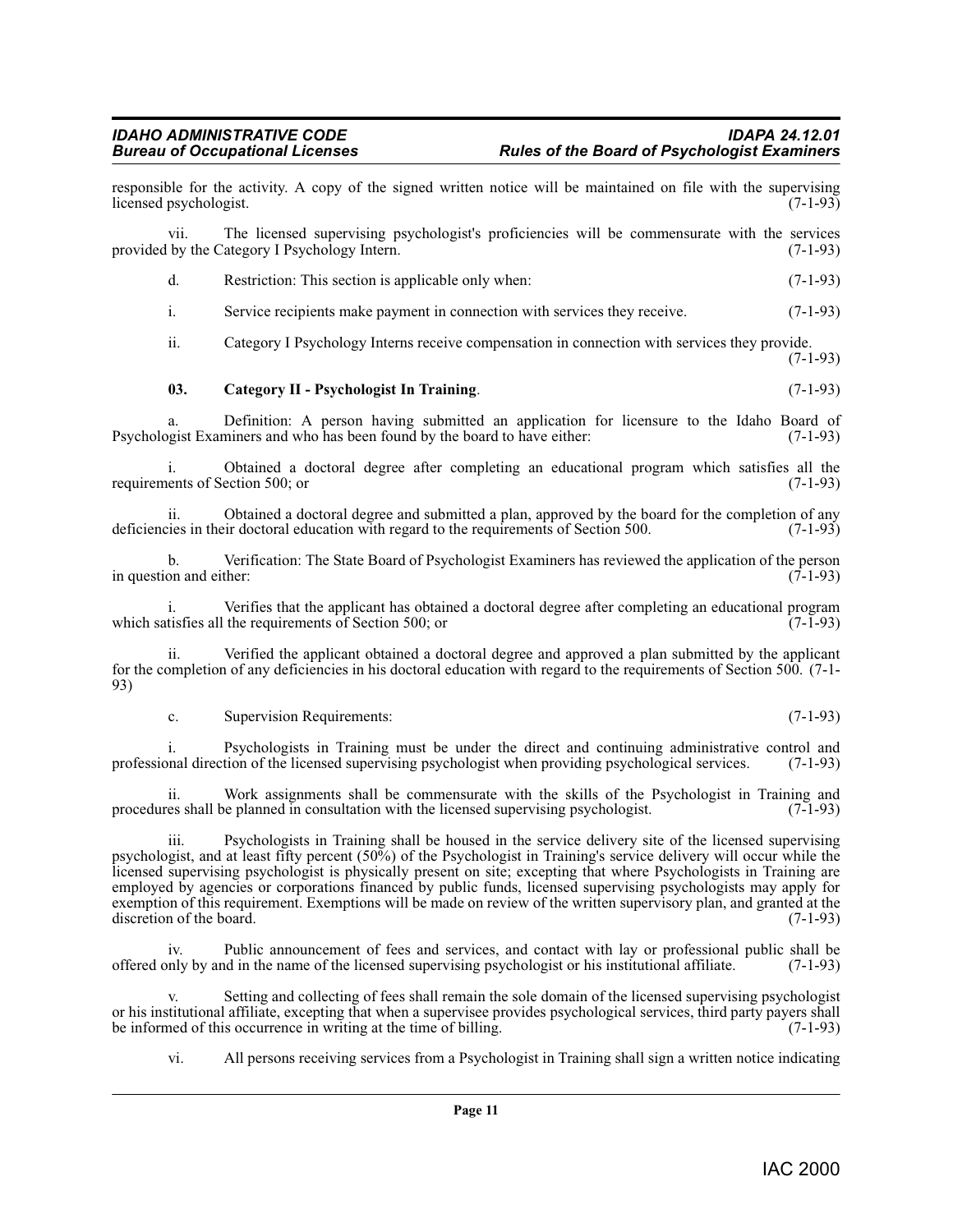their understanding that the service provider is a Psychologist in Training and that the licensed supervising psychologist is responsible for their activity. A copy of the signed written notice will be maintained on file with the licensed supervising psychologist. (7-1-93)

vii. The licensed supervising psychologist's proficiencies will be commensurate with the services provided by the Category II Psychologist in Training. (7-1-93)

#### <span id="page-11-0"></span>**04. Category III - Psychologist Under Supervision**. (7-1-93)

a. Definition: A person having submitted an application for licensure to the Idaho Board of opeist Examiners and who has been found by the board to have: (7-1-93) Psychologist Examiners and who has been found by the board to have:

i. Obtained a doctoral degree, and completed an educational program which satisfies all the requirements of Section 500; and

ii. Completed the EPPP examination with a passing score. (7-1-93)

b. Verification: The State Board of Psychologist Examiners has reviewed the application and: (7-1- 93)

i. Verified the applicant has obtained a doctoral degree and completed an educational program which all the requirements of Section 500; and (7-1-93) satisfies all the requirements of Section 500; and

ii. Verified the applicant has completed the EPPP examination with a passing score. (7-1-93)

c. Supervision Requirements: (7-1-93)

i. Psychologists Under Supervision shall be under the continuing professional direction, though not necessarily administrative control, of the licensed supervising psychologist when providing psychological services. (7-1-93)

ii. Work assignments shall be commensurate with the skills of the Psychologist Under Supervision edures shall be planned in consultation with the licensed supervising psychologist. (7-1-93) and procedures shall be planned in consultation with the licensed supervising psychologist.

iii. Public announcement of fees and services, and contact with lay or professional public shall be offered only by and in the name of the supervising licensed psychologist or his institutional affiliate. However, if the Psychologist Under Supervision is employed by either a privately financed agency or corporation or a publicly funded agency or corporation; then public announcement of fees and services with lay or professional public may be offered in the name of those organizations as long as the supervised status of the Psychologist Under Supervision and the name, address and telephone number of the licensed supervising psychologist are made clear to the public. (7-1- 93)

iv. Setting and collecting of fees shall remain the sole domain of the licensed supervising psychologist or his institutional affiliate. However, if the Psychologist Under Supervision is employed by either a privately financed agency or corporation or a publicly funded agency or corporation; then the setting and collecting of fees may be offered in the name of those organizations as long as the supervised status of the Psychologist Under Supervision and the name, address and telephone number of the supervising psychologist are made clear to the public; and with the exception that when a supervisee provides psychological services, third party payers shall be informed of this occurrence in writing at the time of billing. (7-1-93) occurrence in writing at the time of billing.

All persons receiving services from a Psychologist Under Supervision shall sign a written notice indicating their understanding that the service provider is a Psychologist Under Supervision and that the licensed supervising psychologist is responsible for their activity. A copy of the signed written notice will be maintained on file with the licensed supervising psychologist. (7-1-93)

The licensed supervising psychologist's proficiencies will be commensurate with the services ategory III Psychologist Under Supervision. (7-1-93) provided by the Category III Psychologist Under Supervision.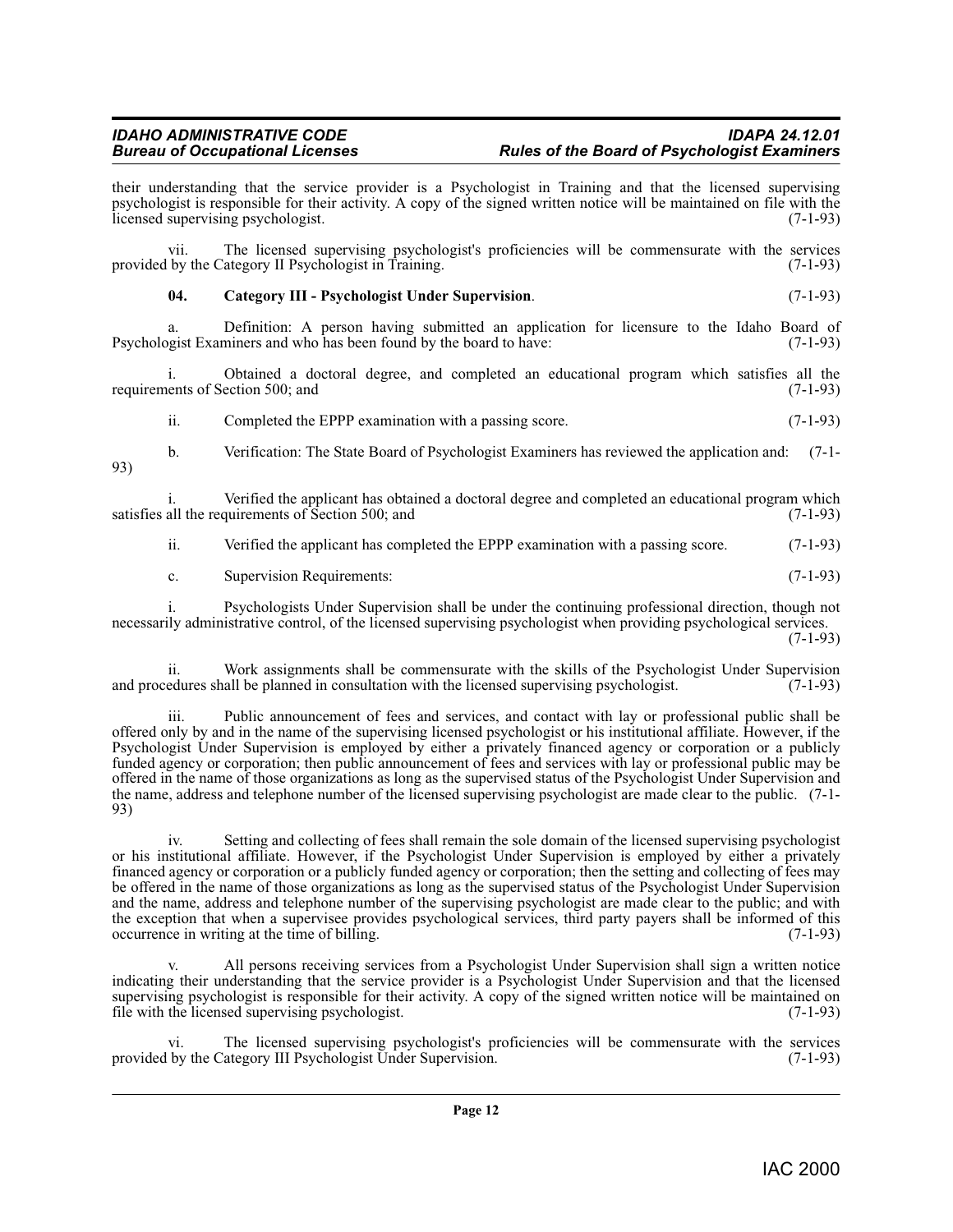#### <span id="page-12-0"></span>**601. -- 649. (RESERVED).**

#### <span id="page-12-1"></span>**650. RULE MAKING HISTORY PRIOR TO JULY 1, 1993 (Rule 650).**

<span id="page-12-3"></span>Adopted August 15, 1964 Readopted January 10, 1975 Readopted October 30, 1975 Readopted February 23, 1978 Readopted July 1, 1979 Readopted December 5, 1984 Readopted January 17, 1986 Emergency Rule effective June 15, 1987 Amendments and all rules readopted September 4, 1987 Effective September 24, 1987 Amendments and all rules readopted May 25, 1989 Effective June 14, 1989 Amendments and all rules readopted April 20, 1992 effective May 11, 1992 (7-1-93)

<span id="page-12-2"></span>**651. -- 999. (RESERVED).**